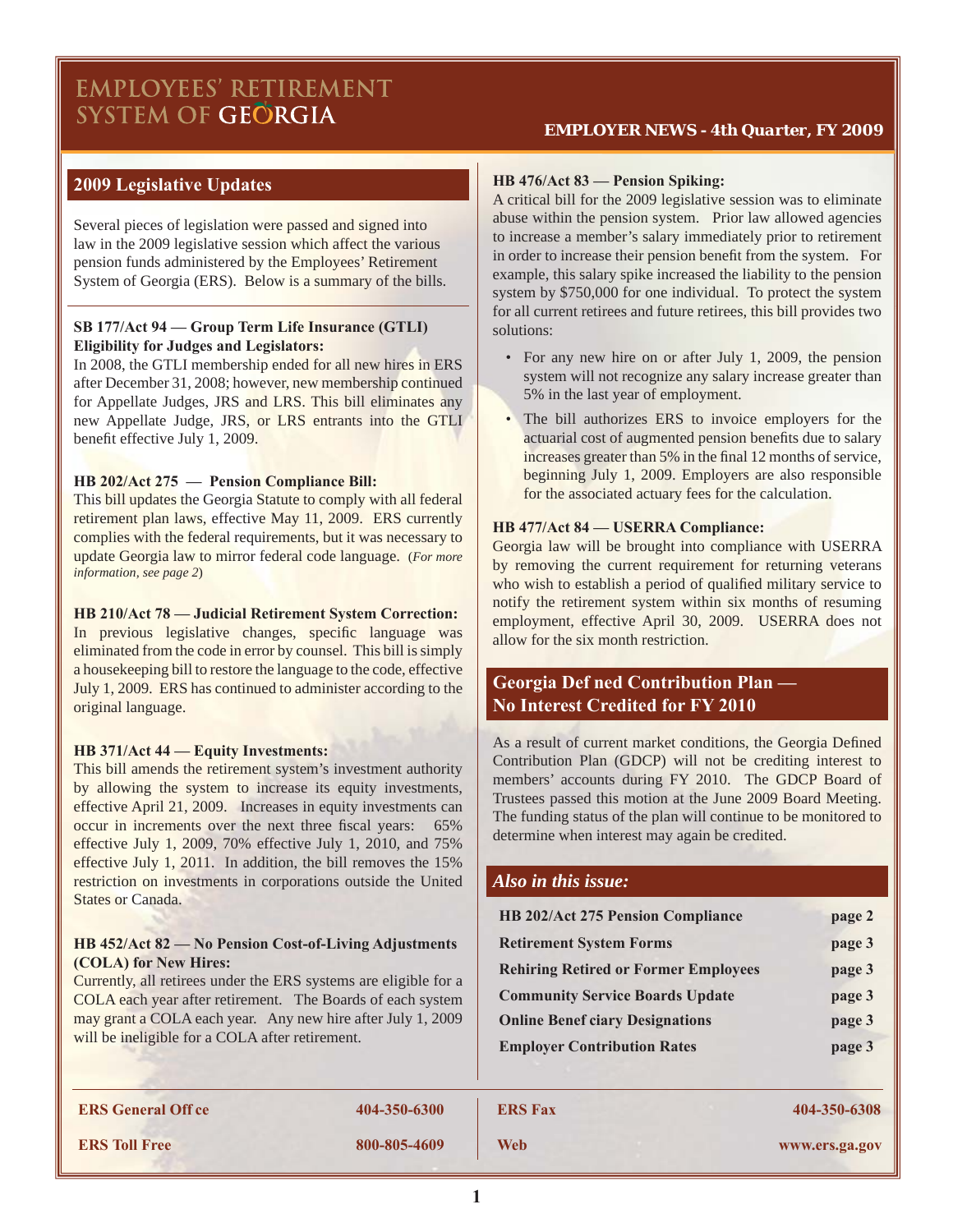# **HB 202 Pension Compliance**

House Bill 202/Act 75, the IRS compliance bill for ERS, PSERS, LRS, GDCP and JRS was passed into law during the 2009 Session. The new law authorizes the boards of public retirement systems operating under O.C.G.A. Title 47 to adopt necessary rules to maintain the qualified status of their pension plans in compliance with Internal Revenue Codes 401(a) and  $414(d)$ . Here is a summary of the significant changes affecting employers, members and retirees:

### *ERS PLAN*

- **1. Def nition of employee expanded** [O.C.G.A. 47-2-1 (16.6)] so as to exclude independent contract employees and leased employees from ERS membership. Employees classified as independent contractors or leased employees are not eligible for membership in ERS.
- **2. Normal Retir ement Age de f ned** [O.C.G.A. 47-2-110  $(a)(2)$ ] as age 60 with 10 years of service, the age of an employee on the date he or she attains 30 years of service, or for those members employed in certain law enforcement positions, age 55 with 10 years of service.
- **3.** Requirement for r ehiring Retir ees A bona fide termination must exist for any retiree less than Normal Retirement Age wishing to return to active employment, as indicated below:
	- New retirees must remain out of service for at least two months, or the retirement application becomes null and void.
	- As part of the retirement process, employers must now, in addition to certifying the termination date, also certify that no agreement to allow the employee to return to service exists.
	- After a two-month break, a rehired retiree can work up to 1,040 hours per calendar year without interruption of benefits

Rehired retirees who retired on or after Normal Retirement Age are only subject to the 1,040 hour limitation, *not* the two-month break in service requirement.

#### **4. Returning to active employment now includes:**

- service as or for an independent contractor
- employment with the Board of Regents
- employment with a local school system, if the rehired employee retired from that school system under ERS

A new form (Rehired Retiree Reporting Form) to notify ERS of any newly rehired retirees is available in the Employers section of the ERS website.

• Form must be submitted to ERS within 30 days of employment.

If rehired retirees exceed the 1,040 hour limitation, employers must reimburse ERS for any benefits wrongfully paid in the event the employer has failed to notify ERS of the rehire.

#### *PSERS PLAN*

**1. Rehired retirees less than age 65** will now have benefits suspended and must return to active membership in PSERS and accrue additional service credits. Upon subsequent termination of service, the member will begin receiving benefits based on total accrued service. There are no restrictions on rehired retirees age 65 or older.

### *LRS Plan*

- **1. Rehired r etirees less than age 62** will have benefits suspended if they return to state service other than as a legislator. Employment service includes services as or for an independent contractor. Upon subsequent termination of service, the member will resume receipt of pension benefits at the rates in force prior to return to service.
- **2. Rehired r etirees less than age 62 returning to the**  legislature will have benefits suspended and resume active membership in the Plan. Upon subsequent termination of service, the member will receive an increased pension based on the total accumulated service.
- **3. Rehired r etirees age 62 or older** will have benefits suspended if they return to state service other than as a legislator and perform more than 1,040 hours service during a calendar year.
- **4. Rehired r etirees age 62 or older returning to the legislature** will have the option of suspending retirement benefits and resuming active membership or continuing to receive retirement benefits while serving as a member of the General Assembly. The election must be made within 30 days of rehire and is irrevocable.

#### *GDCP PLAN*

**1. Reminder: Rehir ed r etirees working part-time must not be enr olled into the GDCP Plan**. Similarly, rehired retirees are exempt from Social Security withholding. Rehired retirees are subject to Medicare withholding. Any rehired retiree currently enrolled in the GDCP Plan should have been terminated from the plan by June 1, 2009. Social Security withholding should also cease. Refunds of GDCP plan contributions will be issued over the next few months to rehired retirees currently enrolled in the plan.

*(continued)*